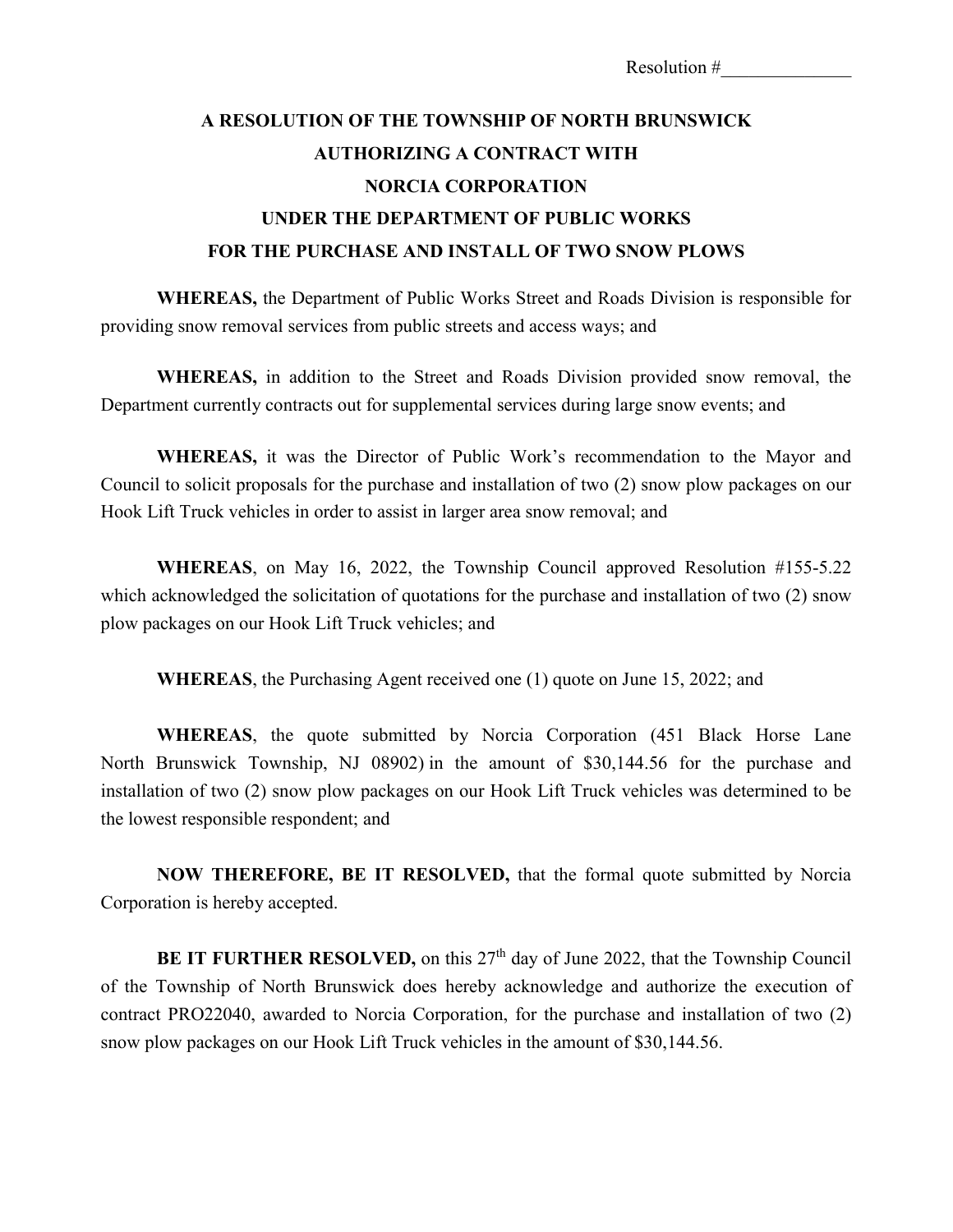## **CERTIFICATION**

I, Cavel Gallimore, Chief Financial Officer of the Township of North Brunswick, certify that funds in the amount of \$30,144.56 are available for this purpose in the FY2022 Capital Ordinance #21-13 Account C-04-55-C21-220-301. Contract PRO22040

 $\overline{\phantom{a}}$  , and the contract of the contract of the contract of the contract of the contract of the contract of the contract of the contract of the contract of the contract of the contract of the contract of the contrac

Cavel Gallimore Eric Chaszar

Director of Public Works

Justine Progebin Ronald Gordon, Esq. Business Administrator Township Attorney

Approved as to legal form

## **RECORDED VOTE:**

| <b>COUNCIL MEMBER</b> | <b>YES</b> | N <sub>O</sub> | <b>ABSTAIN</b> | <b>NOTES</b> |
|-----------------------|------------|----------------|----------------|--------------|
| <b>MEHTA</b>          |            |                |                |              |
| <b>LOPEZ</b>          |            |                |                |              |
| <b>GUADAGNINO</b>     |            |                |                |              |
| <b>ANDREWS</b>        |            |                |                |              |
| <b>SOCIO</b>          |            |                |                |              |
| <b>DAVIS</b>          |            |                |                |              |
| <b>MAYOR WOMACK</b>   |            |                |                |              |

I hereby certify that the above Resolution was duly adopted by the Township Council of the Township of North Brunswick, County of Middlesex, at its meeting held on June 27, 2022.

Lisa Russo Township Clerk

 $\overline{\phantom{a}}$  , which is a set of the set of the set of the set of the set of the set of the set of the set of the set of the set of the set of the set of the set of the set of the set of the set of the set of the set of th